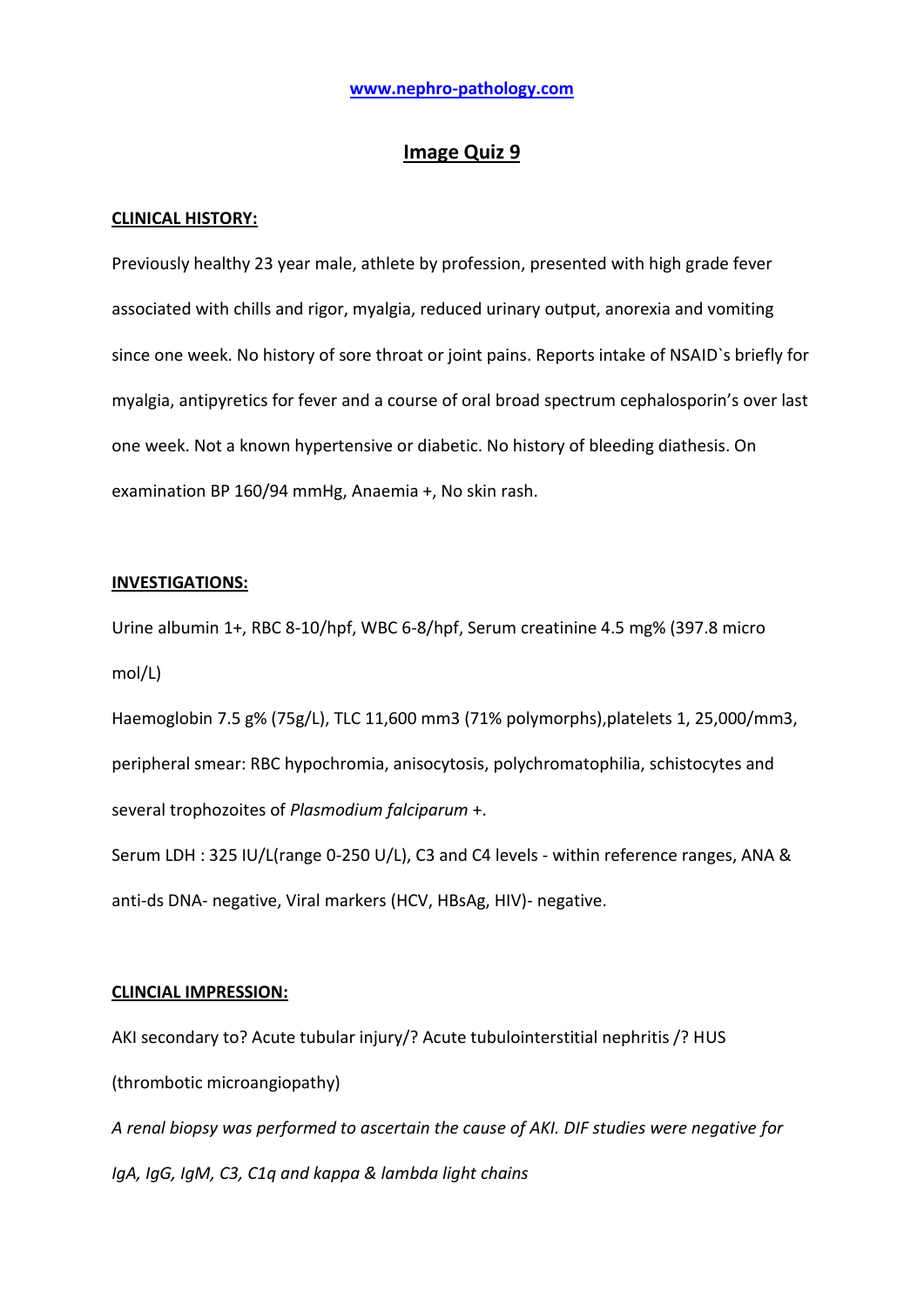# **MICROSCOPY:**



Low magnification photomicrograph from the biopsy shows features of acute tubular injury in the form of epithelial simplification and loss of brush borders. The glomeruli appear unremarkable. (Fig a &b)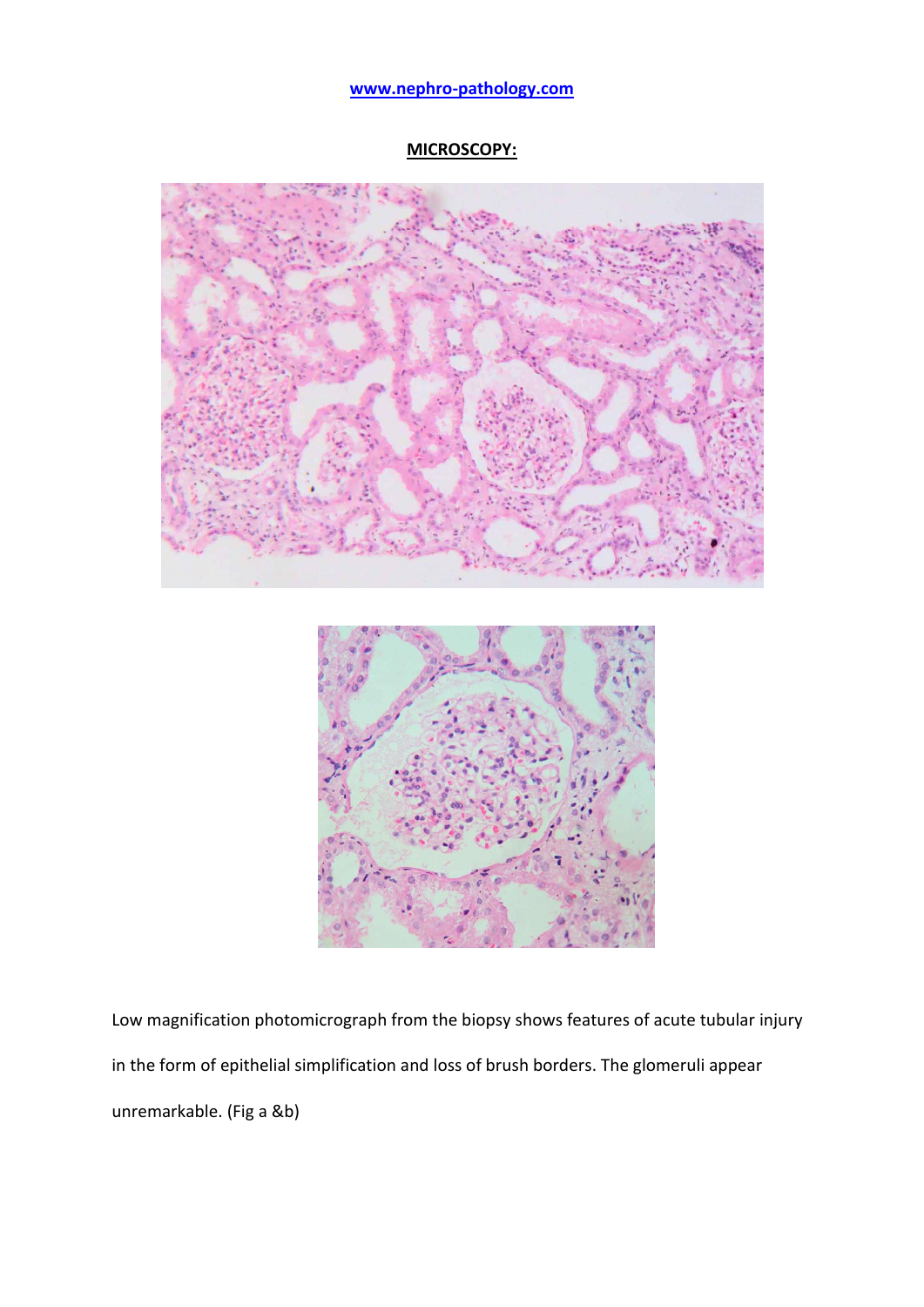

Few injured tubules show granular and pigmented casts in lumina, accomapnied by few sloughed tubular epithelial cells and polymorphs. Few tubules also revealed cytoplasmic granular golden – brown pigment. (Fig c &d)

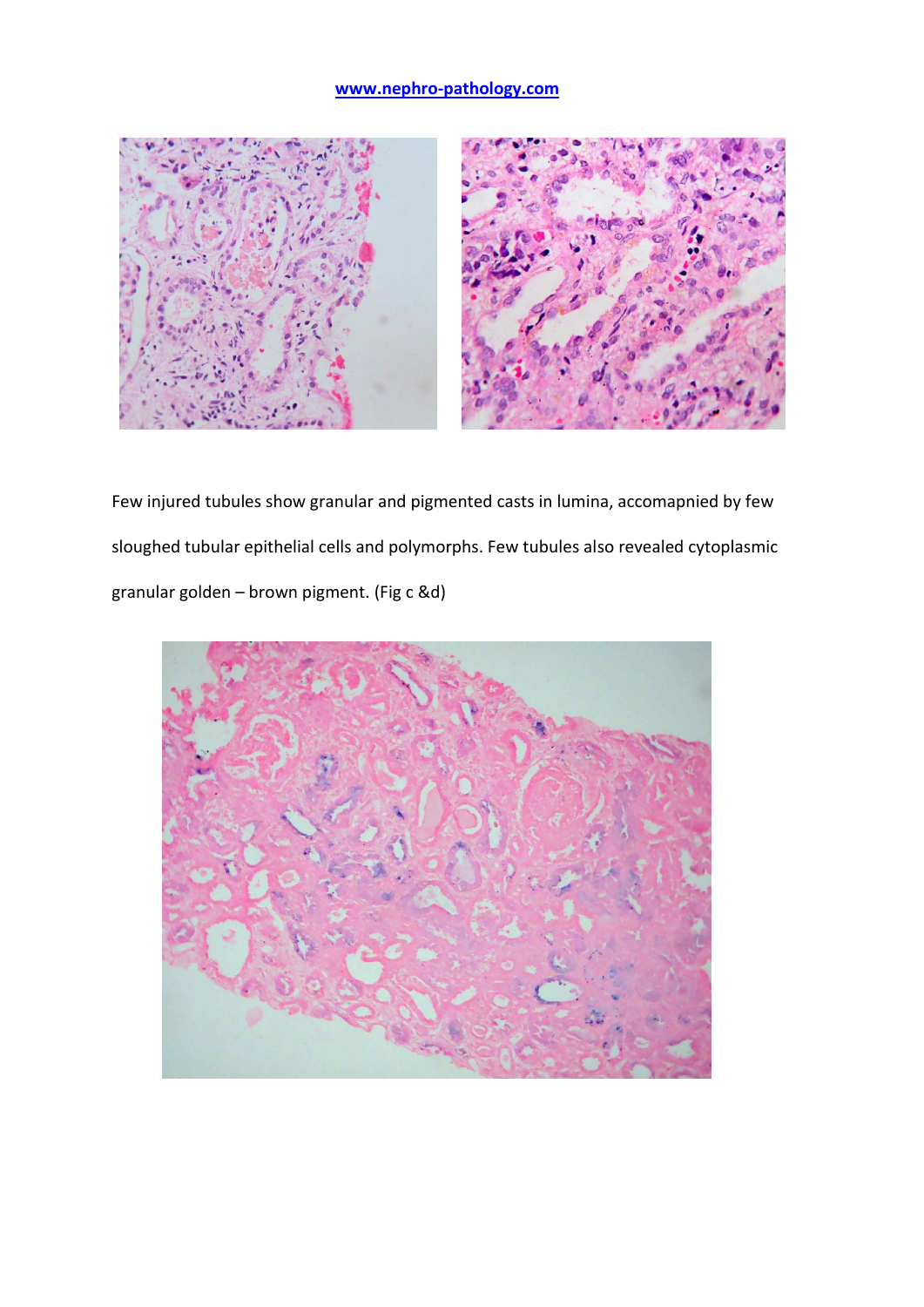

Perls stain revealed widespread positivity in the tubular epithelial cell cytoplasm, indicating iron/hemosiderin deposition at these sites. (Fig e & f)

# **FOLLOW UP:**

Bilirubin 2.8 mg%; indirect 2.1, Direct 0.7 mg%, SGOT & SGPT- within reference range,

Urine for hemoglobinuria: positive

Glucose 6 phosphate Dehydrogenase (G6PD) enzyme levels: Deficient (mild deficieny : 30% enzyme activity)

### **DIAGNOSIS:**

Acute kidney injury (AKI) due to unmasking of G6PD deficiency by *P. falciparum* malarial infection leading to intravascular hemolysis, hemoglobinuria and heme pigment deposition in renal tubules (pigment nephropathy)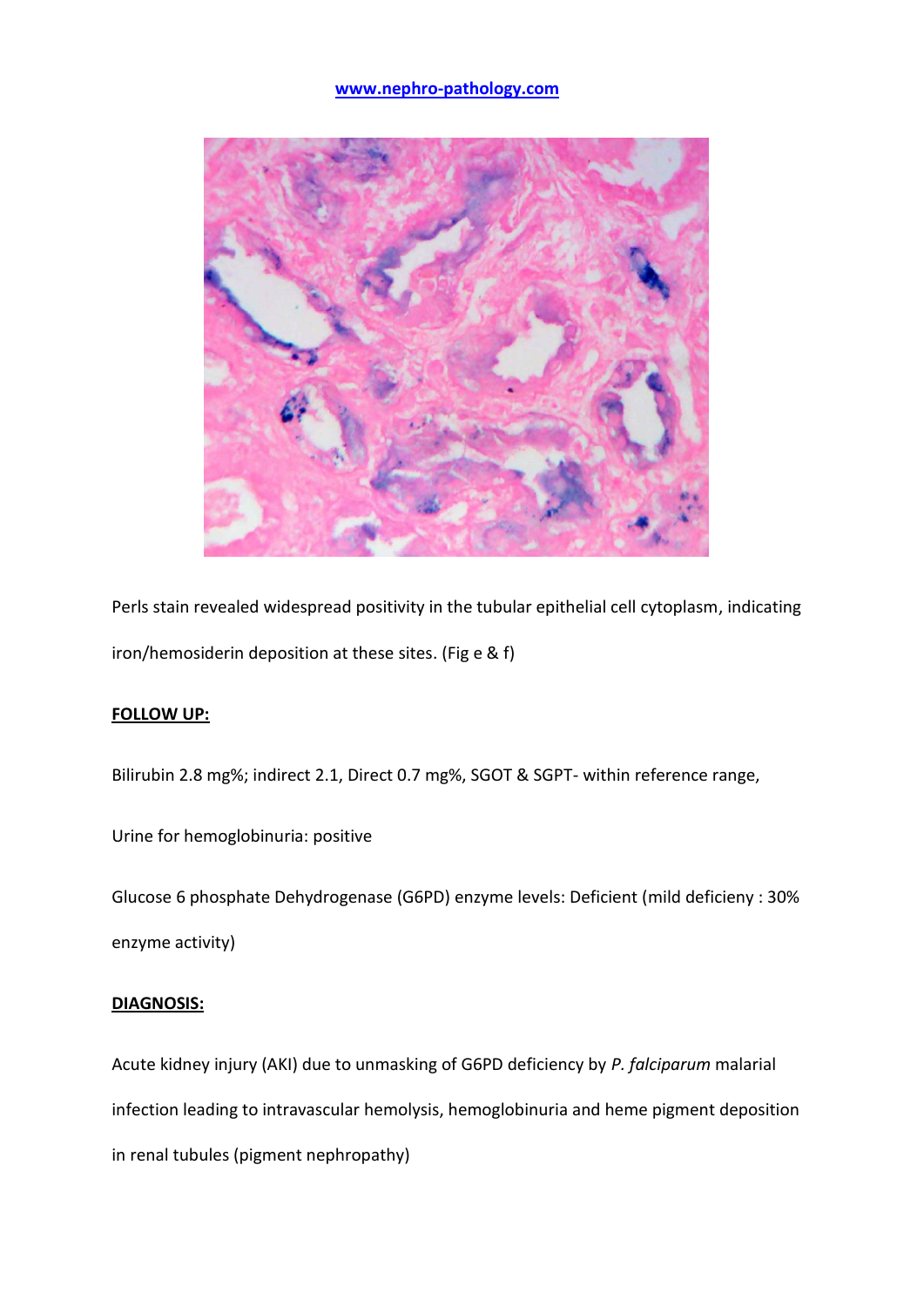#### **DISCUSSION:**

Clinically, there are two major renal syndromes associated with malarial infection [1]:

(*1*) An immune complex mediated progressive glomerulopathy , most commonly, mesangiocapillary or membranoproliferative glomerulonephritis (MPGN) & mesangioproliferative glomerulonephritis, and less commonly other non-immune complex mediated forms including focal & segmental glomerular sclerosis (FSGS) and minimal change disease.[2] The MPGN pattern of injury is most often seen in African patients and classically complicates quartan malaria (caused by *Plasmodium malariae*)

(*2*) Acute Kidney Injury (AKI), with predominantly tubulointerstitial & vascular involvement and predominantly associated with *Plasmodium falciparum* malaria. This is more commonly seen in Southeast Asia, India, and sub-Saharan Africa.

Renal involvement in falciparum malaria can present as electrolyte abnormalities, abnormal urinary sediments, proteinuria, hematuria, liver dysfunction and jaundice (hyperbilirubinemia), hemolysis, etc. [3].

Malarial AKI is usually associated with oliguria and in severe cases may progress to anuria. Non oliguric AKI is relatively uncommon. Pre-renal azotemia usually presents with clinical signs of severe dehydration; however, prolonged anuria or oliguria may lead to inevitable expansion of extracellular fluid volume because of diminished salt and water excretion. Malarial AKI is catabolic in type and characterized by rapid rise of plasma urea and creatinine due to increased catabolism, presenting clinically as the syndrome of rapidly progressive renal failure (RPRF).[4]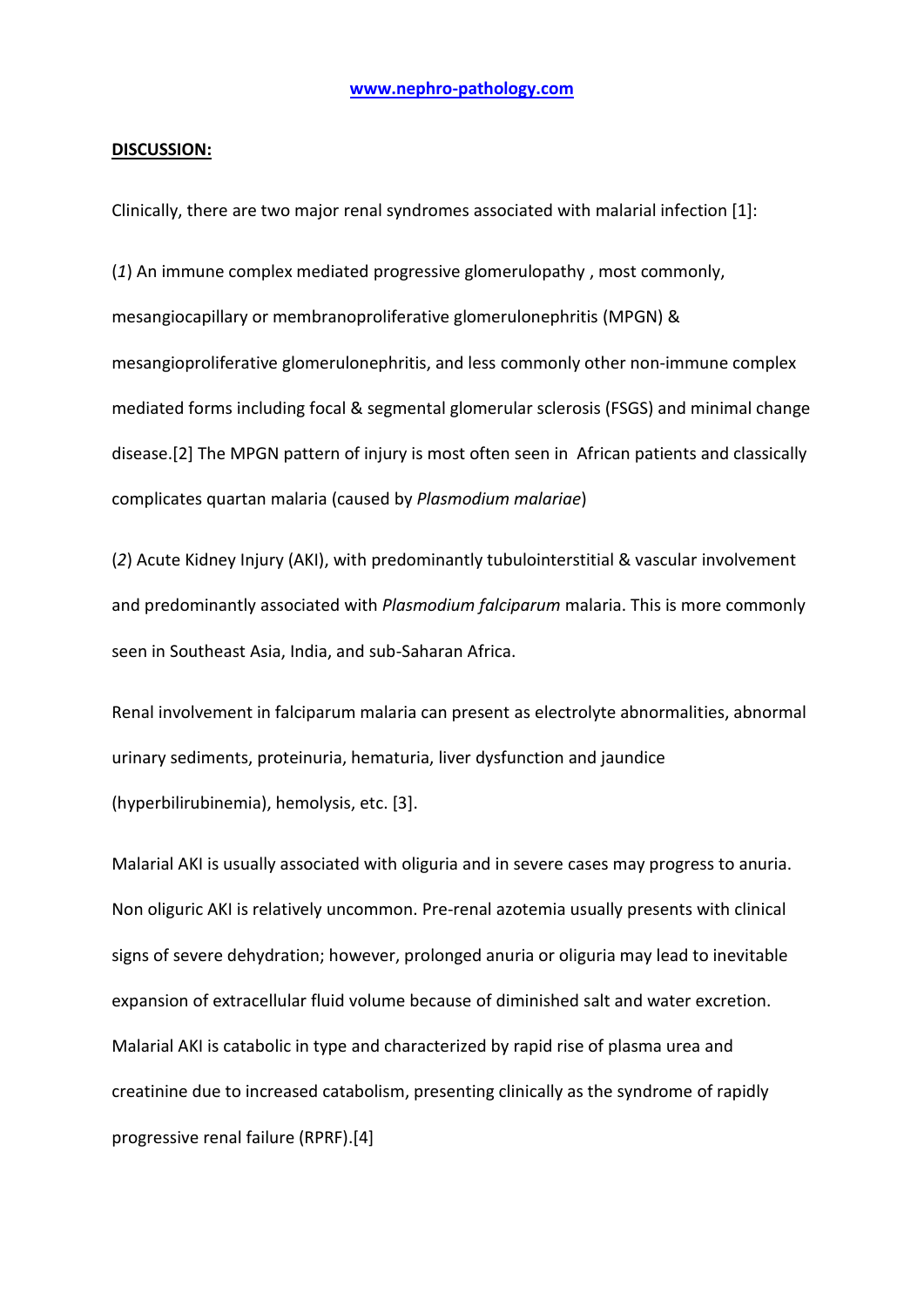Predisposing Factors for AKI in malaria include volume depletion, gastrointestinal bleed, sepsis, use of nephrotoxic drugs (aminoglycosides and NSAID), hyperbilirubinemia etc. The association between renal failure and jaundice is a recurrent finding in studies on severe

malaria [5,6]. Other studies have also indicated that most patients of AKI with jaundice had conjugated hyperbilirubinemia with cholestasis which contributes to the reduction of GFR and development of ATN [7]. ARF associated with jaundice had high mortality in comparison to non-jaundiced ARF patients [8,9].

Precise mechanisms of renal failure in falciparum malaria are not clearly known. Several hypotheses including mechanical obstruction by infected erythrocytes, immune mediated glomerular pathology, fluid loss due to multiple mechanisms and alterations in the renal microcirculation etc. have been proposed [10-12].

While hemolysis (mainly extravascular) is a common feature in P falciparum infection; occurring in about 46% cases, acute kidney injury (AKI) is relatively uncommon and seen in only about 3% of patients [12]. In extravascular hemolysis, the parasitized red blood cells are destroyed by 'pitting' of the parasites from the red blood cells by macrophages in the spleen.[13] Following this, the erythrocytes are destroyed by various mechanisms including increased activity of macrophages in spleen and alterations of the red cell membrane caused by immune and non-immune mechanisms [14,15].

Intravascular hemolysis was earlier known as "black water fever". This occurs mostly in *P. falciparum* infection and the important factors involved in pathogenesis include the use of antimalarial drugs, particularly irregular ingestion of quinine; G6PD deficiency; and malarial fever [16-18].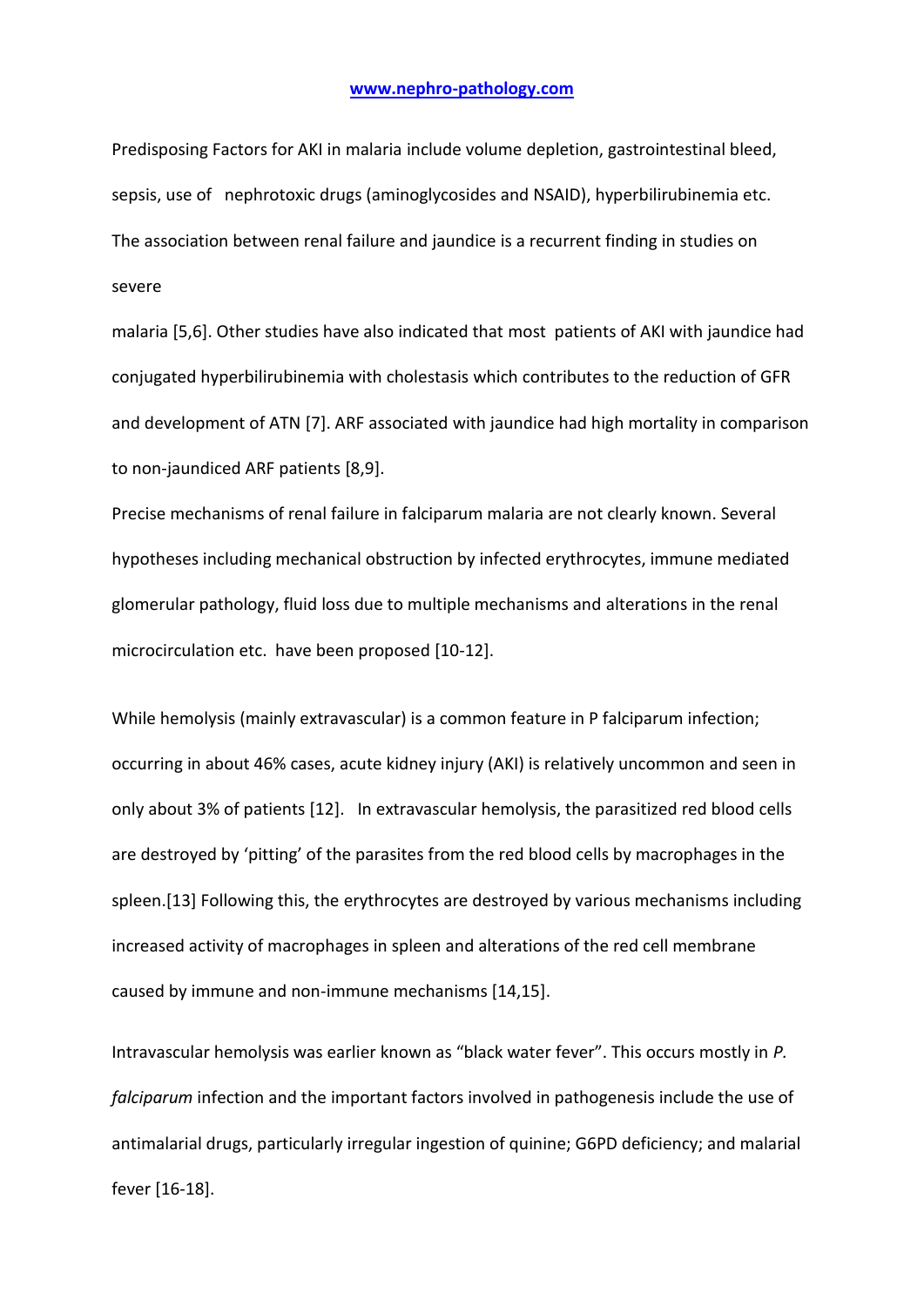The histologic picture in malaria associated AKI shows a variable mixture of acute tubular injury/ necrosis (ATN), interstitial nephritis, and glomerulonephritis. ATN is the most consistent histologic finding. Tubular changes include cloudy swelling, hemosiderin granular deposits and tubular lumina often contain haemoglobin casts. In cases with intravascular hemolysis and hemoglobinuria [19], the hemosiderin deposits in renal tubules can be demonstrated with the Perls iron reaction. The interstitium is usually edematous and the venules may show clumps of parasitized erythrocytes in cases with high parasite load [1].

### **REFERENCES**

1. Barsoum R: Malarial nephropathies. *[Nephrol Dial Transplant](http://ndt.oxfordjournals.org/content/13/6/1588.long)* 13: 1588–1597, 1998

2. Doe JY, Funk M, Mengel M, Doehring E, Ehrich JH. Nephrotic syndrome in African children: lack of evidence for 'tropical nephrotic syndrome'? *[Nephrol Dial Transplant](http://www.ncbi.nlm.nih.gov/pubmed?term=Nephrol%20Dial%20Transplant%202006%3B%2021%3A%20672%E2%80%936.)* 2006; *21:* [672](http://www.ncbi.nlm.nih.gov/pubmed?term=Nephrol%20Dial%20Transplant%202006%3B%2021%3A%20672%E2%80%936.)–6.

3. Maheshwari A, Singh AK, Sinha DK, Tripathi K, Prakash J. Spectrum of renal disease in malaria. *J Indian Med Assoc* 2004; *102:* 143–6.

4. Das BS. Renal failure in malaria. [J Vector Borne Dis](http://www.ncbi.nlm.nih.gov/pubmed?term=Das%20BS.%20Renal%20failure%20in%20malaria.%20J%20Vector%20Borne%20Dis%202008%3B%2045%3A%2083%E2%80%9397) 2008; 45: 83–97

5. Mukherjee AP, White JC, Lau KS. Falciparum malaria associated with jaundice, renal failure and anemia. *Trans [R Soc Trop Med Hyg](http://www.ncbi.nlm.nih.gov/pubmed?term=Trans%20R%20Soc%20Trop%20Med%20Hyg%201971%3B%2065%3A%20808%E2%80%9314.)* 1971; *65:* 808–14.

6. Marsh K. Malaria: a neglected disease. *[Parasitology](http://www.ncbi.nlm.nih.gov/pubmed?term=Parasitology%201992%3B%20104%3A%20S53%E2%80%93S69.)* 1992; *104:* S53–S69.

7. Naqvi R, Ahmad E, Akhtar F, Naqvi A, Rizvi A. Outcome in severe acute renal failure associated with malaria. *[Nephrol Dial Transplant](http://www.ncbi.nlm.nih.gov/pubmed?term=Nephrol%20Dial%20Transplant%202003%3B%2018%3A%201820%E2%80%933)* 2003; *18:* 1820–3.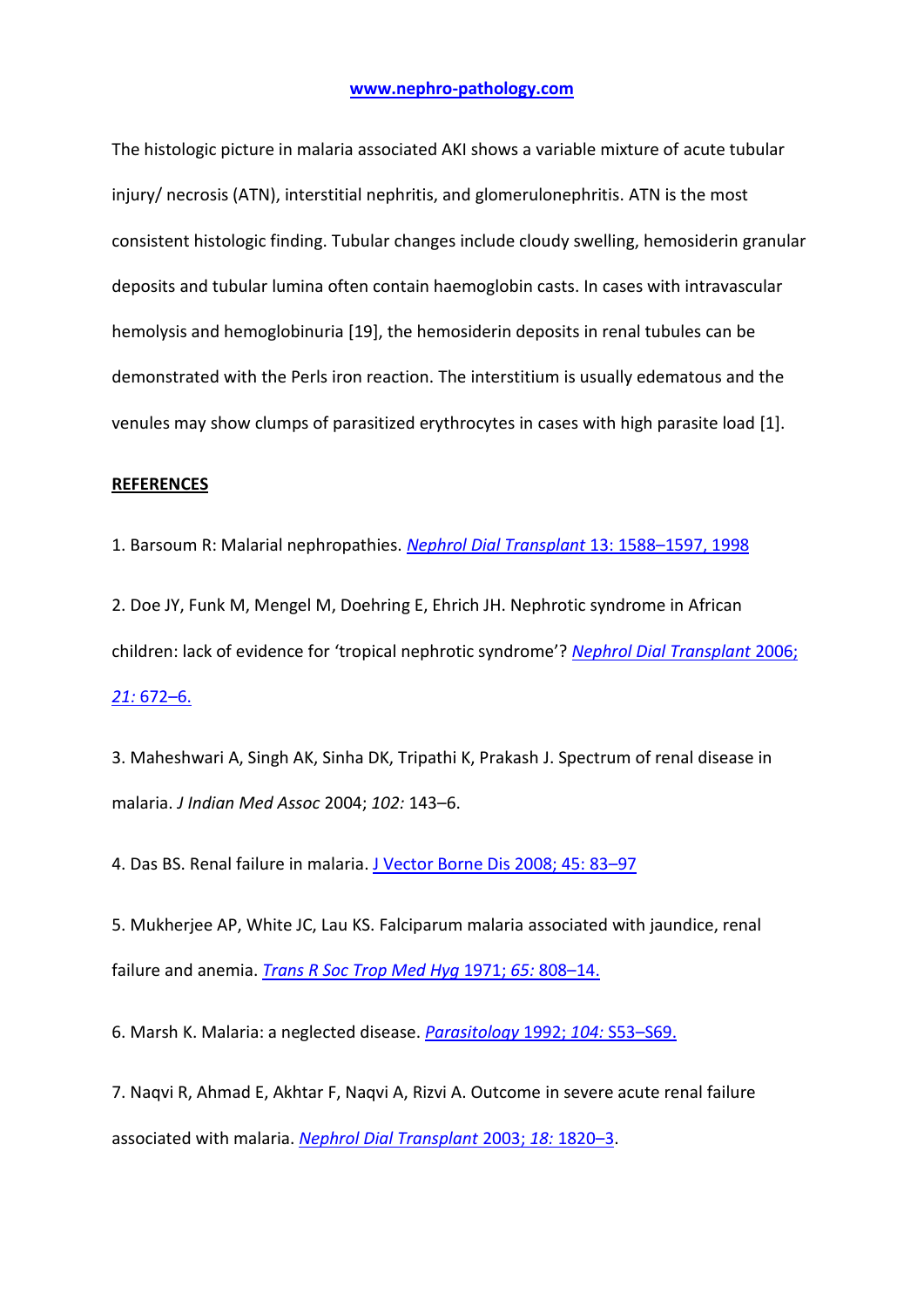8. Pati SS, Mishra SK, Mohanty S, Patnaik JK, Das BS. Influence of renal impairment on plasma concentrations of conjugated bilirubin in cases of *Plasmodium falciparum* malaria. *[Ann Trop Med Parasitol](http://www.ncbi.nlm.nih.gov/pubmed?term=Ann%20Trop%20Med%20Parasitol%202003%3B%2097%3A%20581%E2%80%936)* 2003; *97:* 581–6.

9. Burchard GD, Ehrhardt S, Mockenhaupt FP, Mathieu A, Agana-Nsiire P, Anemana SD, *et al.*  Renal dysfunction in children with uncomplicated *Plasmodium falciparum* malaria in Tamale, Ghana. *[Ann Trop Med Parasitol](http://www.ncbi.nlm.nih.gov/pubmed?term=Ann%20Trop%20Med%20Parasitol%202003%3B%2097%3A%20345%E2%80%9350.)* 2003; *97:* 345–50.

10.Eiam-Ong S, Sitprija V. Falciparum malaria and the kidney: a model of inflammation. *[Am J](http://www.ncbi.nlm.nih.gov/pubmed?term=Am%20J%20Kidney%20Dis%201998%3B%2032%3A%20361%E2%80%9375.)  [Kidney Dis](http://www.ncbi.nlm.nih.gov/pubmed?term=Am%20J%20Kidney%20Dis%201998%3B%2032%3A%20361%E2%80%9375.)* 1998; *32:* 361–75.

11. Sitprija V. Nephropathy in falciparum malaria. *[Kidney Int](http://www.ncbi.nlm.nih.gov/pubmed?term=Kidney%20Int%201988%3B%2034%3A%20867%E2%80%9377.)* 1988; *34:* 867–77.

12. Barsoum R. Malarial Acute Renal Failure. *[J Am Soc Nephrol 2000; 11](http://www.ncbi.nlm.nih.gov/pubmed?term=.%20J%20Am%20Soc%20Nephrol%2011%3A%202147%E2%80%932154%2C%202000)*: 2147–2154

13. Schnitzer B, Sodeman T, Mead M, Contacos P. Pitting function of the spleen in malaria. Ultrastructural observations. [Science 1972;177:175-7.](http://www.ncbi.nlm.nih.gov/pubmed?term=Schnitzer%20B%2C%20Sodeman%20T%2C%20Mead%20M%2C%20Contacos%20P.%20Pitting%20function%20of%20the%20spleen%20in%20malaria.%20Ultrastructural%20observations.%20Science%201972%3B177%3A175-7.)

14. Looareesuwan S, Ho M, Wattanagoon Y, et al. Dynamic alteration in splenic function during falciparum malaria. N [Engl J Med 1987;](http://www.ncbi.nlm.nih.gov/pubmed?term=Looareesuwan%20S%2C%20Ho%20M%2C%20Wattanagoon%20Y%2C%20et%20al.%20Dynamic%20alteration%20in%20splenic%20function%20during%20falciparum%20malaria.%20N%20Engl%20J%20Med%201987%3B%20317%3A657-9.) 317:657-9.

15. Mohan K. Dubey ML, Ganguly NK, Mahajan RC. Plasmodium falciparum role of activated blood monocytes in erythrocyte membrane damage and red cell loss during malaria. Exp [Parasitol 1995;80:54-63.](http://www.ncbi.nlm.nih.gov/pubmed?term=Exp%20Parasitol%201995%3B80%3A54-63.)

16. Reeve P, Toaliu H, Kaneko A, et al. Acute intravascular hemolysis in Vanuatu following a single dose of primaquine in individuals with G6PD deficiency. [J Trop Med Hyg1992;95:349-](http://www.ncbi.nlm.nih.gov/pubmed?term=Reeve%20P%2C%20Toaliu%20H%2C%20Kaneko%20A%2C%20et%20al.%20Acute%20intravascular%20hemolysis%20in%20Vanuatu%20following%20a%20single%20dose%20of%20primaquine%20in%20individuals%20with%20G6PD%20deficiency.%20J%20Trop%20Med%20Hyg1992%3B95%3A349-54.)

[54.](http://www.ncbi.nlm.nih.gov/pubmed?term=Reeve%20P%2C%20Toaliu%20H%2C%20Kaneko%20A%2C%20et%20al.%20Acute%20intravascular%20hemolysis%20in%20Vanuatu%20following%20a%20single%20dose%20of%20primaquine%20in%20individuals%20with%20G6PD%20deficiency.%20J%20Trop%20Med%20Hyg1992%3B95%3A349-54.)